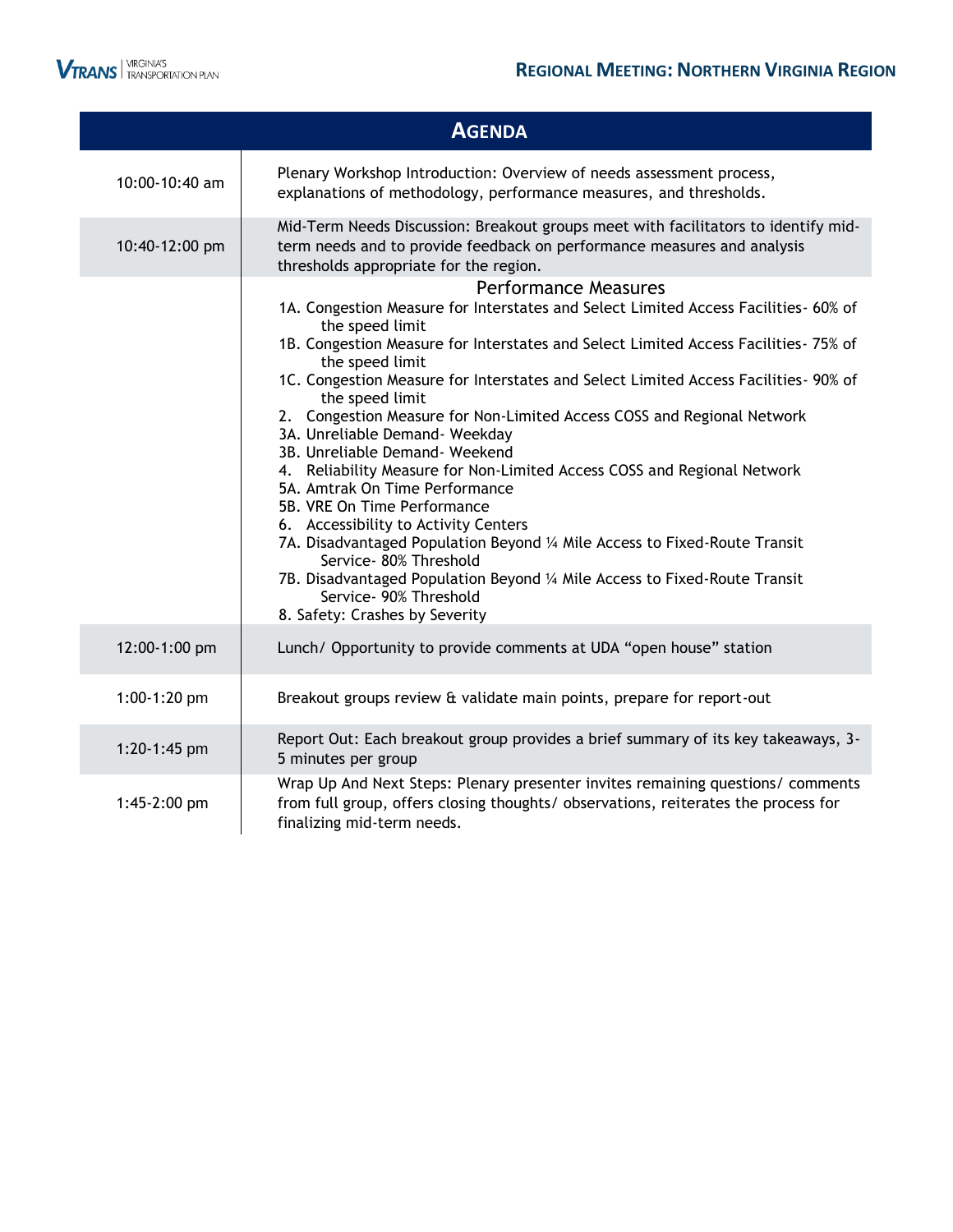**1**

## **SUMMARY OF TRANSPORTATION RELATED PLANS/STUDIES**

| <b>Name of Plan</b>                                               | <b>Agency</b> | <b>Date</b><br><b>Published</b>                                                                                                      | <b>Vision</b>                                                                                                                                                                                                                                                                                                                     | <b>Goals</b>                                                                                                                                                                                      | <b>Objectives/Strategies</b>                                                                                                                                                                                                            | <b>Performance Measures</b> |
|-------------------------------------------------------------------|---------------|--------------------------------------------------------------------------------------------------------------------------------------|-----------------------------------------------------------------------------------------------------------------------------------------------------------------------------------------------------------------------------------------------------------------------------------------------------------------------------------|---------------------------------------------------------------------------------------------------------------------------------------------------------------------------------------------------|-----------------------------------------------------------------------------------------------------------------------------------------------------------------------------------------------------------------------------------------|-----------------------------|
| Visualize 2045: A<br>Long-Range<br>Transportation<br>Plan for the | <b>NCRTPB</b> | 10/17/2018                                                                                                                           | In the 21st Century, the Washington<br>metropolitan region remains a vibrant<br>world capital, with a transportation<br>system that provides efficient movement                                                                                                                                                                   | Bring jobs and housing closer together                                                                                                                                                            | Encourage housing and job growth near<br>underused Metro stations and activity centers.<br>Reduce traffic from commuting outside the<br>region by building more housing.                                                                |                             |
| <b>National Capital</b><br>Region                                 |               |                                                                                                                                      | of people and goods. This system<br>promotes the region's economy and<br>environmental quality, and operates in<br>an attractive and safe setting--it is a<br>system that serves everyone. The system<br>is fiscally sustainable, promotes areas of<br>concentrated growth, manages both<br>demand and capacity, employs the best | Expand express highway network                                                                                                                                                                    | Expand dynamic pricing of express lanes,<br>exempting carpooling vehicles from tolls.<br>Implement express buses operating in express<br>lanes.                                                                                         |                             |
|                                                                   |               |                                                                                                                                      |                                                                                                                                                                                                                                                                                                                                   | Expand bus rapid transit and transitways                                                                                                                                                          | Build bus rapid transit systems in suburban<br>Maryland, Northern Virginia, and DC. Streetcar<br>and light rail routes would provide targeted<br>connections within the regionwide system.                                              |                             |
|                                                                   |               | technology, and joins rail, roadway, bus,<br>air, water, pedestrian and bicycle<br>facilities into a fully interconnected<br>network | Move more people on Metrorail                                                                                                                                                                                                                                                                                                     | Add more trains, lines, and stations on the<br>Metrorail system, focusing on the downtown<br>core. Run Metrorail trains with eight cars at all<br>times. Addition of second station at Rosslyn to |                                                                                                                                                                                                                                         |                             |
|                                                                   |               |                                                                                                                                      |                                                                                                                                                                                                                                                                                                                                   | increase frequency of Orange, Blue, and Silver<br>lines. Addition of a new rail line and tunnel<br>under the Potomac to connect Virginia to<br>Georgetown and on to Union station.                |                                                                                                                                                                                                                                         |                             |
|                                                                   |               |                                                                                                                                      |                                                                                                                                                                                                                                                                                                                                   | Provide more telecommuting and other options for<br>commuting                                                                                                                                     | Expand programs to increase the number of<br>people who telework, ride in carpools, or use<br>transit. Increase subsidies for not driving such<br>as parking cash-out. Reduce subsidies for the<br>cost of parking in activity centers. |                             |
|                                                                   |               |                                                                                                                                      |                                                                                                                                                                                                                                                                                                                                   | Improve walk and bike access to transit                                                                                                                                                           | Create more paths to transit. Remove barriers<br>for walkers and bicyclists.                                                                                                                                                            |                             |
|                                                                   |               |                                                                                                                                      | Complete the National Capital Trail                                                                                                                                                                                                                                                                                               | Complete the network of bicycle and<br>pedestrian trails encircling the region's central<br>jurisdictions.                                                                                        |                                                                                                                                                                                                                                         |                             |
| <b>National Capital</b>                                           | <b>NCRTPB</b> | 7/28/2016                                                                                                                            | Develop, implement, and maintain an                                                                                                                                                                                                                                                                                               | Ensure maintenance of roads and bridges                                                                                                                                                           |                                                                                                                                                                                                                                         |                             |
| Region Freight Plan                                               |               |                                                                                                                                      | interconnected transportation system                                                                                                                                                                                                                                                                                              | Alleviate roadway bottlenecks                                                                                                                                                                     |                                                                                                                                                                                                                                         |                             |
|                                                                   |               |                                                                                                                                      | that enhances quality of life and                                                                                                                                                                                                                                                                                                 | Concentrate growth in activity centers                                                                                                                                                            |                                                                                                                                                                                                                                         |                             |
|                                                                   |               |                                                                                                                                      | promotes a strong and growing economy<br>throughout the region, including a<br>healthy regional core and dynamic<br>regional activity centers                                                                                                                                                                                     | Enhance circulation within activity centers                                                                                                                                                       |                                                                                                                                                                                                                                         |                             |
|                                                                   | <b>NCRTPB</b> | 1/15/2014                                                                                                                            |                                                                                                                                                                                                                                                                                                                                   | Provide a Comprehensive Range of Transportation<br>Options                                                                                                                                        | Improve access to transit stops and stations                                                                                                                                                                                            |                             |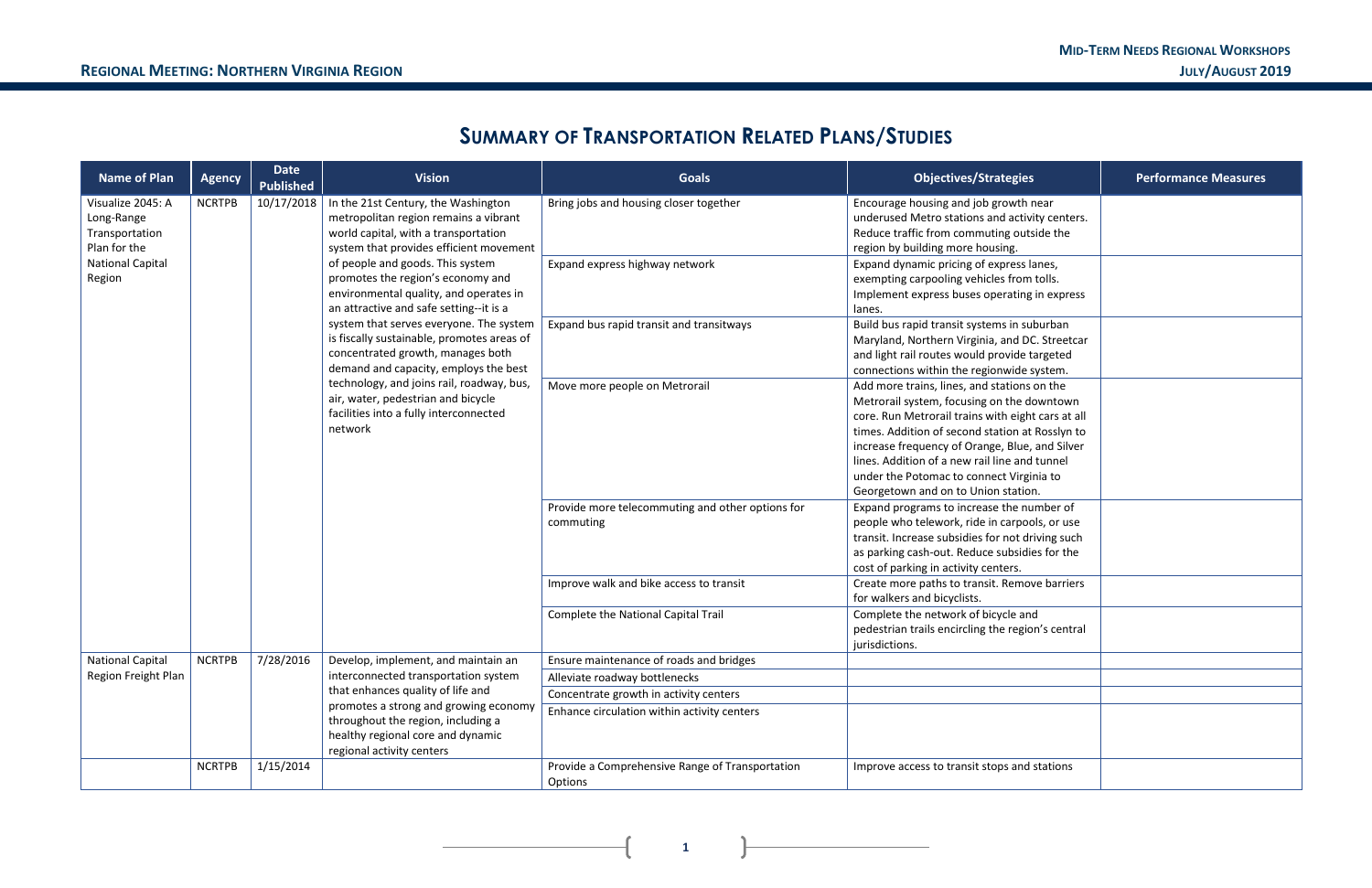| egies                                              | <b>Performance Measures</b> |
|----------------------------------------------------|-----------------------------|
|                                                    |                             |
| ehicles                                            |                             |
|                                                    |                             |
| re                                                 |                             |
|                                                    |                             |
| t eligibility for<br>ls. Approve<br>and Program of |                             |
| m, Public<br>Pedestrian and<br>ments, Car          |                             |
| anes, Incident<br>ortation<br>igent                |                             |
| nt, Advanced<br>-270 Innovative<br>ct.             |                             |
| estrian elements<br>d design policies.<br>ies.     |                             |
| stent bicycle and<br>onstruction                   |                             |
| rb radii, and                                      |                             |
| propriate to                                       |                             |
| an circulation<br>tivity                           |                             |
| ng into the                                        |                             |

### **REGIONAL MEETING: NORTHERN VIRGINIA REGION JULY/AUGUST 2019**

| <b>Name of Plan</b>                                                                                       | <b>Agency</b>           | <b>Date</b><br><b>Published</b> | <b>Vision</b>                                                                                                     | <b>Goals</b>                                                                                                                                                             | <b>Objectives/Strategies</b>                                                                                                                                                   | <b>Performance Measures</b>                                                                                                       |  |  |  |                                             |                                                                                                                                                           |  |
|-----------------------------------------------------------------------------------------------------------|-------------------------|---------------------------------|-------------------------------------------------------------------------------------------------------------------|--------------------------------------------------------------------------------------------------------------------------------------------------------------------------|--------------------------------------------------------------------------------------------------------------------------------------------------------------------------------|-----------------------------------------------------------------------------------------------------------------------------------|--|--|--|---------------------------------------------|-----------------------------------------------------------------------------------------------------------------------------------------------------------|--|
| Regional<br>Transportation                                                                                |                         |                                 |                                                                                                                   | Promote a Strong Regional Economy, Including a Healthy<br>Regional Core and Dynamic Activity Centers                                                                     | Alleviate roadway bottlenecks                                                                                                                                                  |                                                                                                                                   |  |  |  |                                             |                                                                                                                                                           |  |
| Priorities Plan                                                                                           |                         |                                 |                                                                                                                   | Ensure Adequate System Maintenance, Preservation, and<br>Safety                                                                                                          | Support and promote electric vehicles                                                                                                                                          |                                                                                                                                   |  |  |  |                                             |                                                                                                                                                           |  |
|                                                                                                           |                         |                                 |                                                                                                                   | Maximize Operational Effectiveness and Safety of the<br><b>Transportation System</b>                                                                                     | Promote commute alternatives                                                                                                                                                   |                                                                                                                                   |  |  |  |                                             |                                                                                                                                                           |  |
|                                                                                                           |                         |                                 |                                                                                                                   | Enhance Environmental Quality, and Protect Natural and<br><b>Cultural Resources</b>                                                                                      | Expand pedestrian infrastructure                                                                                                                                               |                                                                                                                                   |  |  |  |                                             |                                                                                                                                                           |  |
|                                                                                                           |                         |                                 |                                                                                                                   | Support Inter-Regional and International Travel and<br>Commerce                                                                                                          | Expand bicycle infrastructure                                                                                                                                                  |                                                                                                                                   |  |  |  |                                             |                                                                                                                                                           |  |
| Project<br>Management Plan<br>for Enhanced<br>Mobility of Seniors<br>and Individuals<br>with Disabilities | <b>MWCOG</b>            | 3/4/2016                        |                                                                                                                   | Coordinate transportation services and programs for<br>seniors and individuals with disabilities. Improve the<br>accessibility and reliability of existing services.     | Determine applicant and project eligibility for<br>FTA Section 5310 program funds. Approve<br>projects for inclusion in the TIP and Program of<br>Projects for FTA.            |                                                                                                                                   |  |  |  |                                             |                                                                                                                                                           |  |
| 2018 Congestion<br>Management<br><b>Process Technical</b><br>Report                                       | NCRTPB/<br><b>MWCOG</b> | 9/7/2018                        |                                                                                                                   | <b>Implement Demand Management Strategies</b>                                                                                                                            | <b>Commuter Connections Program, Public</b><br>Transportation Improvements, Pedestrian and<br><b>Bicycle Transportation Enhancements, Car</b><br>Sharing, Land Use Strategies. |                                                                                                                                   |  |  |  |                                             |                                                                                                                                                           |  |
|                                                                                                           |                         |                                 |                                                                                                                   |                                                                                                                                                                          |                                                                                                                                                                                |                                                                                                                                   |  |  |  | Implement Operational Management Strategies | HOV Facilities, Variably-Priced Lanes, Incident<br>Management, Regional Transportation<br>Operations Coordination, Intelligent<br>Transportation Systems. |  |
|                                                                                                           |                         |                                 |                                                                                                                   | Implement Multimodal/Integrated Strategies                                                                                                                               | Integrated Corridor Management, Advanced<br>Traveler Information Systems, I-270 Innovative<br><b>Congestion Management Project.</b>                                            |                                                                                                                                   |  |  |  |                                             |                                                                                                                                                           |  |
| Bicycle and<br>Pedestrian Plan for<br>the National                                                        | <b>NCRTBP</b>           | 1/21/2015                       | A strong urban core and a set of<br>regional activity centers, which will<br>provide for mixed uses in a walkable | Transportation Goals: 1. A broad range of public and<br>private transportation choices for our region which<br>maximizes accessibility and affordability to everyone and | A. Incorporate bicycle and pedestrian elements<br>in all jurisdictional planning and design policies.<br>Adopt "Complete Streets" policies.                                    |                                                                                                                                   |  |  |  |                                             |                                                                                                                                                           |  |
| Capital Region                                                                                            |                         |                                 |                                                                                                                   | environment and reduced reliance on<br>the automobile.                                                                                                                   | minimizes reliance upon single occupancy use of the<br>automobile.<br>2. A transportation system that maximizes community<br>connectivity and walkability,                     | B. Develop and adhere to consistent bicycle and<br>pedestrian facility design and construction<br>standards in each jurisdiction. |  |  |  |                                             |                                                                                                                                                           |  |
|                                                                                                           |                         |                                 |                                                                                                                   | and minimizes ecological harm to the region and the<br>world beyond.                                                                                                     | C. Minimize roadway width, curb radii, and<br>crossing distance.                                                                                                               |                                                                                                                                   |  |  |  |                                             |                                                                                                                                                           |  |
|                                                                                                           |                         |                                 |                                                                                                                   | Land Use Goals: 1. Enhancement of established<br>neighborhoods of differing densities with compact,<br>walkable infill development, rehabilitation and retention         | D. Set target vehicle speeds appropriate to<br>surrounding land use.<br>E. Improve bicycle and pedestrian circulation                                                          |                                                                                                                                   |  |  |  |                                             |                                                                                                                                                           |  |
|                                                                                                           |                         |                                 |                                                                                                                   | of historic sites and districts, and preservation of open<br>space, farmland and environmental resource land in rural                                                    | within and between regional activity<br>centers and the urban core.                                                                                                            |                                                                                                                                   |  |  |  |                                             |                                                                                                                                                           |  |
|                                                                                                           |                         |                                 |                                                                                                                   | areas.                                                                                                                                                                   | F. Integrate bicycling and walking into the<br>public transportation system.                                                                                                   |                                                                                                                                   |  |  |  |                                             |                                                                                                                                                           |  |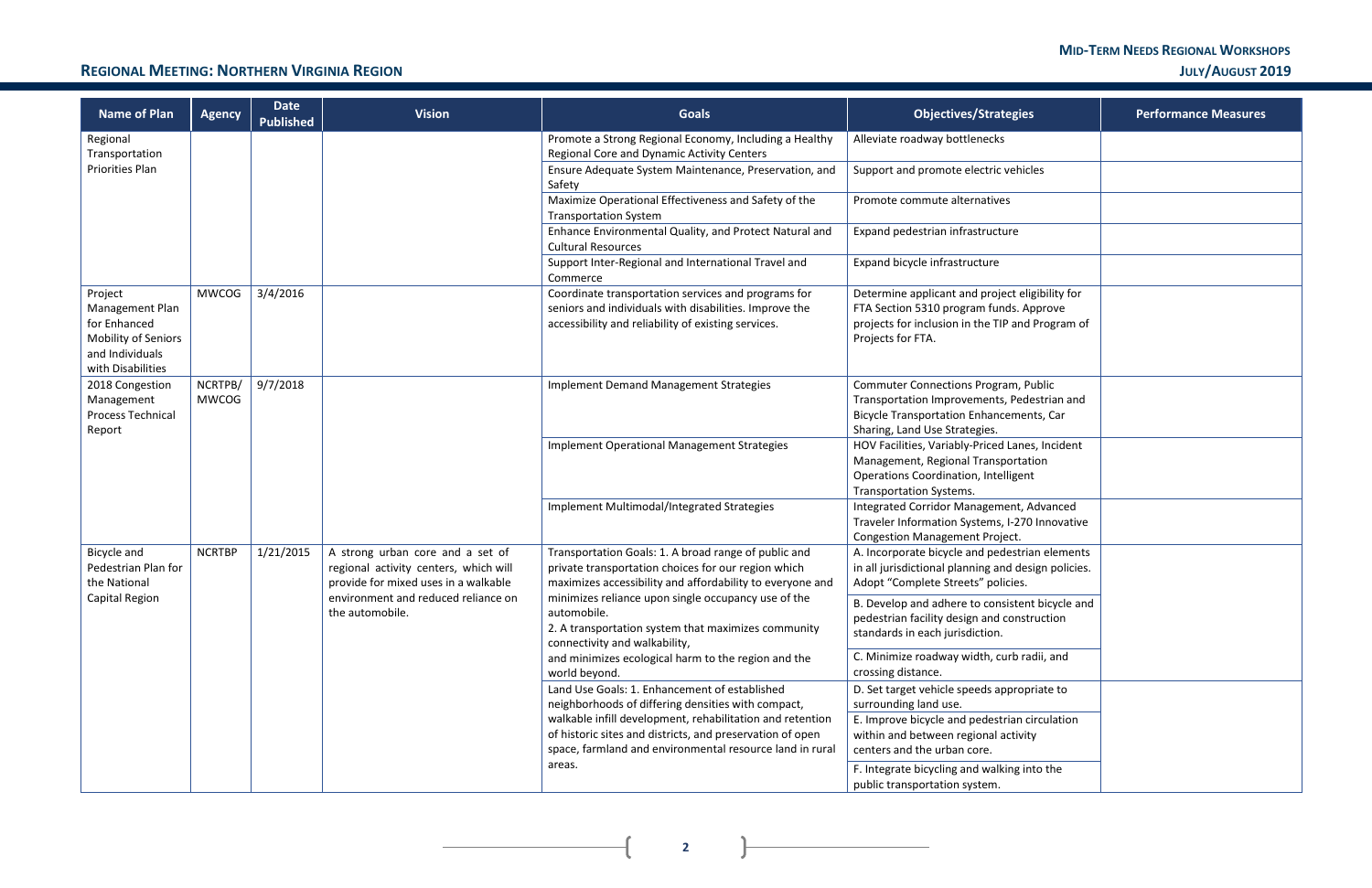### **REGIONAL MEETING: NORTHERN VIRGINIA REGION JULY/AUGUST 2019**

**3**

 $\overline{+}$ 

| <b>Name of Plan</b>                                      | <b>Agency</b> | <b>Date</b><br><b>Published</b> | <b>Vision</b>                                                                                                          | <b>Goals</b>                                                                                                                                                                                                                                                                                              | <b>Objectives/Strategies</b>                                                                                                                                                                       | <b>Performance Measures</b>    |
|----------------------------------------------------------|---------------|---------------------------------|------------------------------------------------------------------------------------------------------------------------|-----------------------------------------------------------------------------------------------------------------------------------------------------------------------------------------------------------------------------------------------------------------------------------------------------------|----------------------------------------------------------------------------------------------------------------------------------------------------------------------------------------------------|--------------------------------|
|                                                          |               |                                 |                                                                                                                        | 2. Transit-oriented and mixed-use communities emerging<br>in regional activity centers that will capture new<br>employment and household growth.                                                                                                                                                          | G. Provide adequate bicycle support facilities.<br>H. Expand the Regional Bike Share Program                                                                                                       |                                |
|                                                          |               |                                 |                                                                                                                        | Energy & Environment Goals: 1. Significant decrease in<br>greenhouse gas emissions, with substantial reductions in<br>the built environment and transportation sector.                                                                                                                                    | I. Develop pedestrian and bicycle safety<br>education and enforcement programs in all<br>jurisdictions.                                                                                            |                                |
|                                                          |               |                                 |                                                                                                                        | 2. Protect and enhance region's environmental resources<br>by meeting and exceeding standards for our air, water,<br>and land.                                                                                                                                                                            | J. Encourage walking and bicycling                                                                                                                                                                 |                                |
|                                                          |               |                                 |                                                                                                                        | Public Safety & Health Goals: 1. Safe communities for<br>residents and visitors.<br>2. protect the public health, safety, welfare, and preserve<br>the lives, property, and<br>economic well-being of the region and its residents.<br>3. Healthy communities with  a focus on wellness and<br>prevention | K. Each jurisdiction should develop a high<br>visibility bicycle or pedestrian project to<br>demonstrate the effectiveness of bicycling and<br>walking as a short distance<br>transportation mode. |                                |
|                                                          |               |                                 |                                                                                                                        | Other Goal: Establish a circumferential bicycle route or<br>routes around the Washington region.                                                                                                                                                                                                          | L. Each agency should designate a bicycle<br>coordinator and a pedestrian coordinator to<br>oversee bicycle and pedestrian programs.                                                               |                                |
| TransAction 2040:<br>Northern Virginia<br>Transportation | <b>NVTA</b>   | 11/1/2012                       | In the 21st century, Northern Virginia<br>will develop and sustain a multimodal<br>transportation system that supports | Enhance Northern Virginia relationships among<br>jurisdictions, agencies, the public, and the business<br>community.                                                                                                                                                                                      |                                                                                                                                                                                                    | Person Miles of Travel         |
| Plan                                                     |               |                                 | our economy and quality of life. It will                                                                               | Provide responsive transportation service to customers                                                                                                                                                                                                                                                    |                                                                                                                                                                                                    | <b>Vehicle Miles of Travel</b> |
|                                                          |               |                                 | be fiscally sustainable, promote areas of                                                                              | Provide an integrated, multimodal transportation system                                                                                                                                                                                                                                                   |                                                                                                                                                                                                    | Work Trip Mode Share           |
|                                                          |               |                                 | concentrated growth, manage both<br>demand and capacity, and employ the<br>best technology, joining rail, roadway,     | Maximize community connectivity by addressing<br>transportation and land use together                                                                                                                                                                                                                     |                                                                                                                                                                                                    | Job Accessibility              |
|                                                          |               |                                 | bus, air, water, pedestrian, and bicycle                                                                               | Incorporate the benefits of technology                                                                                                                                                                                                                                                                    |                                                                                                                                                                                                    |                                |
|                                                          |               |                                 | facilities into an interconnected network.                                                                             | Identify funding and legislative initiatives needed to<br>implement the Plan                                                                                                                                                                                                                              |                                                                                                                                                                                                    |                                |
|                                                          |               |                                 |                                                                                                                        | Enhance Northern Virginia relationships among<br>jurisdictions, agencies, the public, and the business<br>community.                                                                                                                                                                                      |                                                                                                                                                                                                    |                                |
| Route 7 Corridor<br>Improvement<br>Study                 | <b>VDOT</b>   | Ongoing                         |                                                                                                                        |                                                                                                                                                                                                                                                                                                           |                                                                                                                                                                                                    |                                |
| Liberia Avenue<br>(Route 4361)                           | <b>VDOT</b>   | Ongoing                         |                                                                                                                        |                                                                                                                                                                                                                                                                                                           |                                                                                                                                                                                                    |                                |
| <b>Fairfax County</b><br>Parkway Study                   | <b>VDOT</b>   | Ongoing                         |                                                                                                                        |                                                                                                                                                                                                                                                                                                           |                                                                                                                                                                                                    |                                |
| I-95 Corridor<br>Improvement Plan                        | <b>VDOT</b>   | Ongoing                         |                                                                                                                        |                                                                                                                                                                                                                                                                                                           |                                                                                                                                                                                                    |                                |

 $\overline{\phantom{0}}$ 

| egies                         | <b>Performance Measures</b> |
|-------------------------------|-----------------------------|
| pport facilities.             |                             |
| are Program                   |                             |
| le safety                     |                             |
| ograms in all                 |                             |
| ing                           |                             |
|                               |                             |
| elop a high                   |                             |
| roject to<br>of bicycling and |                             |
|                               |                             |
|                               |                             |
|                               |                             |
| e a bicycle<br>oordinator to  |                             |
| programs.                     |                             |
|                               | Person Miles of Travel      |
|                               |                             |
|                               | Vehicle Miles of Travel     |
|                               | Work Trip Mode Share        |
|                               | Job Accessibility           |
|                               |                             |
|                               |                             |
|                               |                             |
|                               |                             |
|                               |                             |
|                               |                             |
|                               |                             |
|                               |                             |
|                               |                             |
|                               |                             |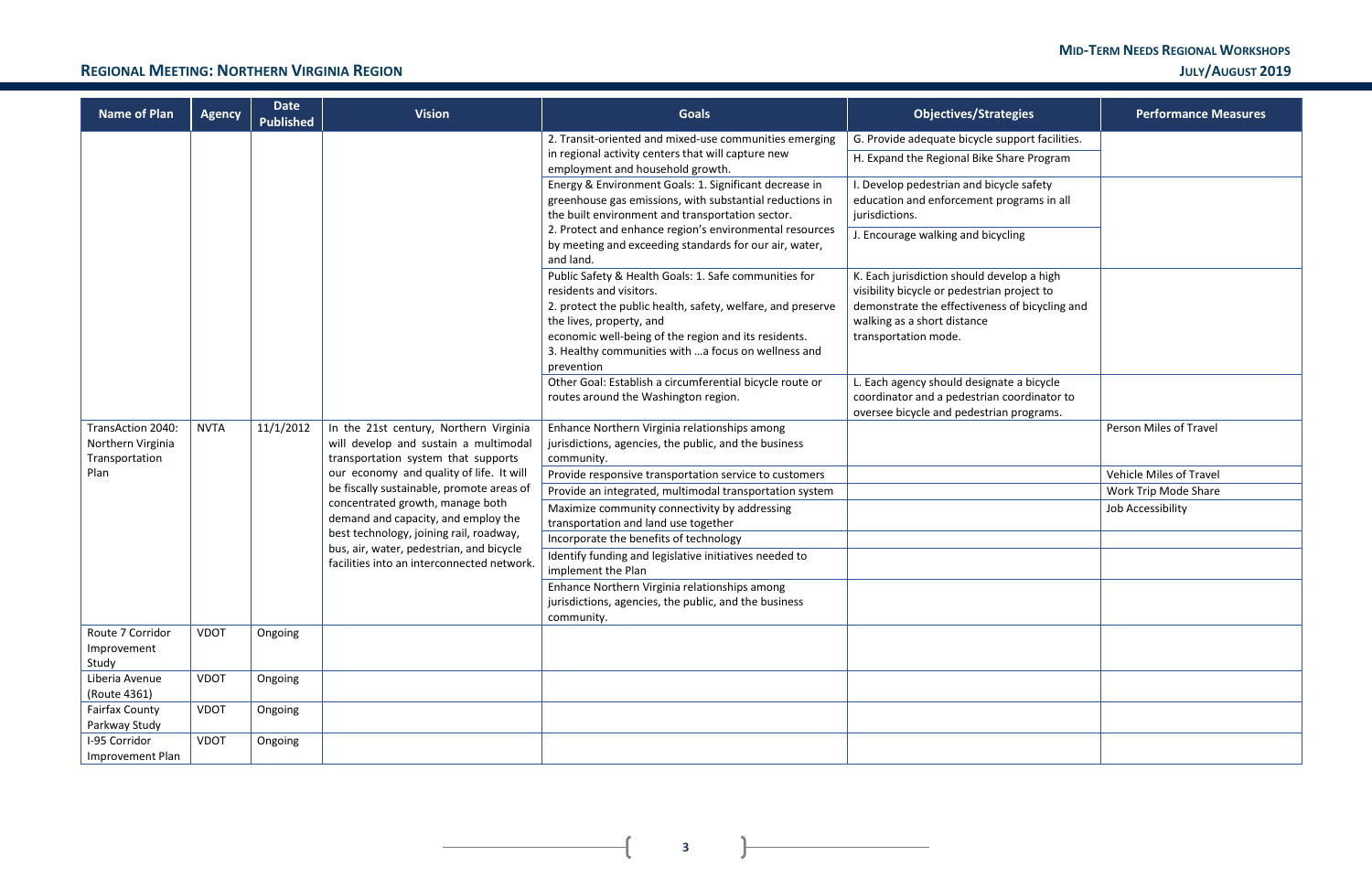## **Urban Development Area Needs Assessment- 2019 Responses**

*Previous responses Italicized* 

| <b>Jurisdiction</b>     | <b>UDAs or DGAs (#)</b>                         | <b>VDOT</b><br><b>District</b> | Area | Year<br>sq. mi. Designated | Improvement<br><b>Urgency</b>                                                                                                                                                                                                                                                                                                                                                                                                                                                                                                                                              | Internal UDA Specific Multimodal Transportation Needs (Highest Identified<br><b>Highest Rated Overall Need</b><br>Need) |                                                                                                                                                                                                                                                                                                                               | In Regional<br><b>Network</b> |
|-------------------------|-------------------------------------------------|--------------------------------|------|----------------------------|----------------------------------------------------------------------------------------------------------------------------------------------------------------------------------------------------------------------------------------------------------------------------------------------------------------------------------------------------------------------------------------------------------------------------------------------------------------------------------------------------------------------------------------------------------------------------|-------------------------------------------------------------------------------------------------------------------------|-------------------------------------------------------------------------------------------------------------------------------------------------------------------------------------------------------------------------------------------------------------------------------------------------------------------------------|-------------------------------|
| <b>Arlington County</b> | Countywide (7)                                  | Northern<br>Virginia           | 8.2  | 2011                       | Within 5 years                                                                                                                                                                                                                                                                                                                                                                                                                                                                                                                                                             | <b>Transit enhancements</b>                                                                                             | Transit frequency, transit operations, transit capacity and access, transit facilities,<br>bicycle infrastructure, pedestrian infrastructure,                                                                                                                                                                                 | Yes                           |
| <b>City of Fairfax</b>  | <b>City of Fairfax Activity</b><br>Centers (5)  | Northern<br>Virginia           | 0.4  | 2015                       | Safety for All Users<br>Within 5 years<br>Transit frequency, transit facilities, street grid, bicycle infrastructure, pedestrian<br>infrastructure, complete streets improvements, safety features, improvements to the<br>natural environment, sidewalks<br>Within 5 years<br><b>Safety for All Users</b><br>Roadway capacity and infrastructure, roadway operations, transit frequency, transit<br>operations, transit capacity and access, transit facilities, street grid, bicycle<br>infrastructure, pedestrian infrastructure, complete streets improvements, safety |                                                                                                                         | <b>Yes</b>                                                                                                                                                                                                                                                                                                                    |                               |
| <b>Fairfax County</b>   | <b>Tysons Urban Center</b>                      | Northern<br>Virginia           | 3.4  | 2013                       |                                                                                                                                                                                                                                                                                                                                                                                                                                                                                                                                                                            |                                                                                                                         | features, signage/wayfinding, improvements to the natural environment, sidewalks,                                                                                                                                                                                                                                             |                               |
| <b>Loudoun County</b>   | Suburban Policy Area                            | Northern<br>Virginia           | 93.4 | 2011                       |                                                                                                                                                                                                                                                                                                                                                                                                                                                                                                                                                                            | Safety for all users; Access to<br>transportation networks beyond the UDA                                               | Roadway Capacity Improvements; Street Grid; Bicycle Infrastructure; Pedestrian<br><b>Infrastructure</b>                                                                                                                                                                                                                       |                               |
| Manassas                | <b>City of Manassas</b>                         | Northern<br>Virginia           | 9.9  | 2013                       |                                                                                                                                                                                                                                                                                                                                                                                                                                                                                                                                                                            | Safety for all users;<br>Friendly pedestrian and bicycle environment                                                    | Roadway Capacity/Infrastructure Improvements; Bicycle Infrastructure; Pedestrian<br>Infrastructure; Complete Streets; Off-Street Parking Capacity; Intersection Design;<br>Signage/Wayfinding; Improvements to the Natural Environment                                                                                        |                               |
| <b>Town of Herndon</b>  | Town of Herndon                                 | Northern<br>Virginia           |      | 2008                       | Within 5 years                                                                                                                                                                                                                                                                                                                                                                                                                                                                                                                                                             | Safety for All Users                                                                                                    | Roadway capacity and infrastructure, roadway operations, street grid, bicycle<br>infrastructure, pedestrian infrastructure, complete streets improvements, safety<br>features, on-street parking, intersection design, signage/wayfinding, traffic calming,<br>improvements to the natural environment, sidewalks,            |                               |
|                         | <b>Herndon Metrorail</b><br><b>Station Area</b> | Northern<br>Virginia           | 4.3  | 2008                       | Within 5 years                                                                                                                                                                                                                                                                                                                                                                                                                                                                                                                                                             | <b>Transit Enhancements</b>                                                                                             | Roadway capacity and infrastructure, roadway operations, transit capacity and access,<br>transit facilities, street grid, bicycle infrastructure, pedestrian infrastructure, complete<br>streets improvements, safety features, intersection design, improvements to the<br>natural environment, sidewalks, access management | Yes                           |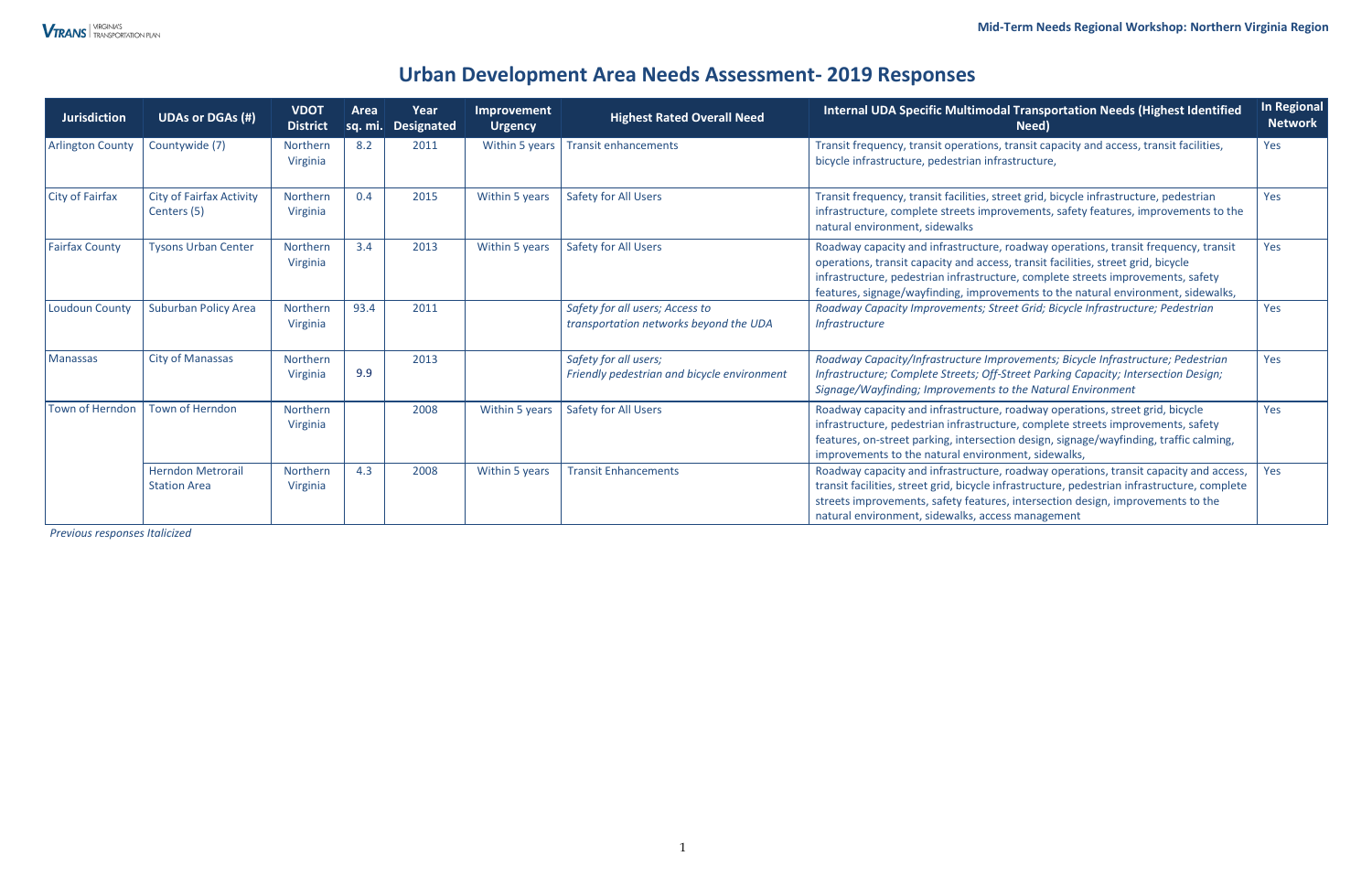## **UDA VARIABLES**

| <b>UDA Name</b>      | <b>Governing Bodies</b>              | Area             | Year<br><b>Designated</b> | <b>Centerline</b><br><b>Miles</b> | <b>Population and Density</b><br>(Persons per Acre) $1$ | <b>Employment and Density</b><br>(Persons per Acre) <sup>2</sup> | <b>UDA Transit</b>                     | <b>Modal Information</b>      |
|----------------------|--------------------------------------|------------------|---------------------------|-----------------------------------|---------------------------------------------------------|------------------------------------------------------------------|----------------------------------------|-------------------------------|
| Arlington            | PDC: Northern Virginia Regional      | Sq. miles: 8.23  | 2011                      | 209.82                            | UDA Population: 117,724                                 | UDA employment: 121,124                                          | Percent of UDA population served by    | Number of bus stops: 1,557    |
| County               | Commission                           | Acres: 5,264.45  |                           |                                   | <b>UDA Population Density: 22.36</b>                    | Total UDA employment in freight related industries: 12,233       | transit (within 1/4 mile of transit    | Miles of bus routes: 411.20   |
|                      | MPO: National Capital Region         |                  |                           |                                   |                                                         | Total UDA employment in local serving industries: 59,611         | stop): 87%                             | Number of ferry stops: 0      |
|                      | <b>Transportation Planning Board</b> |                  |                           |                                   |                                                         | Total UDA employment in knowledge-based industries:              | Percent of UDA employment served       | Miles of ferry routes: 0      |
|                      | District: Northern Virginia          |                  |                           |                                   |                                                         | 49,280                                                           | by transit (within 1/4 mile of transit | Number of rail stops: 11      |
|                      | Jurisdiction: Arlington County       |                  |                           |                                   |                                                         | UDA Employment density: 23.01                                    | stop): 87%                             | Miles of rail: 13.51          |
| <b>Fairfax City</b>  | PDC: Northern Virginia Regional      | Sq. miles: 0.36  | 2015                      | 1.85                              | <b>UDA Population: 1,435</b>                            | UDA employment: 3,709                                            | Percent of UDA population served by    | Number of bus stops: 207      |
|                      | Commission                           | Acres: 227.74    |                           |                                   | <b>UDA Population Density: 6.30</b>                     | Total UDA employment in freight related industries: 272          | transit (within 1/4 mile of transit    | Miles of bus routes: 1.43     |
|                      | MPO: National Capital Region         |                  |                           |                                   |                                                         | Total UDA employment in local serving industries: 2,244          | stop): 100%                            | Number of ferry stops: 0      |
|                      | <b>Transportation Planning Board</b> |                  |                           |                                   |                                                         | Total UDA employment in knowledge-based industries:              | Percent of UDA employment served       | Miles of ferry routes: 0      |
|                      | District: Northern Virginia          |                  |                           |                                   |                                                         | 1,193                                                            | by transit (within 1/4 mile of transit | Number of rail stops: 0       |
|                      | Jurisdiction: Fairfax City           |                  |                           |                                   |                                                         | UDA Employment density: 16.29                                    | stop): 100%                            | Miles of rail: 0              |
| Fairfax County-      | PDC: Northern Virginia Regional      | Sq. miles: 3.36  | 2013                      | 96.72                             | <b>UDA Population: 17,557</b>                           | UDA employment: 90,616                                           | Percent of UDA population served by    | Number of bus stops: 220      |
| <b>Tysons Corner</b> | Commission                           | Acres: 2,150.92  |                           |                                   | <b>UDA Population Density: 8.16</b>                     | Total UDA employment in freight related industries: 2,658        | transit (within 1/4 mile of transit    | Miles of bus routes: 391.11   |
| <b>Urban Center</b>  | MPO: National Capital Region         |                  |                           |                                   |                                                         | Total UDA employment in local serving industries: 33,695         | stop): 90%                             | Number of ferry stops: 0      |
|                      | <b>Transportation Planning Board</b> |                  |                           |                                   |                                                         | Total UDA employment in knowledge-based industries:              | Percent of UDA employment served       | Miles of ferry routes: 0      |
|                      | District: Northern Virginia          |                  |                           |                                   |                                                         | 54,264                                                           | by transit (within 1/4 mile of transit | Number of rail stops: 4       |
|                      | Jurisdiction: Fairfax County         |                  |                           |                                   |                                                         | UDA Employment density: 42.13                                    | stop): 90%                             | Miles of rail: 3.12           |
| Falls Church -       | PDC: Northern Virginia Regional      | Sq. miles: 2.05  | 2016                      | 40.82                             | UDA Population: 13,888                                  | UDA employment: 10,116                                           | Percent of UDA population served by    | Number of bus stops: 177      |
| City of Falls        | Commission                           | Acres: 1,314.37  |                           |                                   | <b>UDA Population Density: 10.57</b>                    | Total UDA employment in freight related industries: 646          | transit (within 1/4 mile of transit    | Miles of bus routes: 14.69    |
| Church               | MPO: National Capital Region         |                  |                           |                                   |                                                         | Total UDA employment in local serving industries: 6,957          | stop): 78%                             | Number of ferry stops: 0      |
|                      | <b>Transportation Planning Board</b> |                  |                           |                                   |                                                         | Total UDA employment in knowledge-based industries:              | Percent of UDA employment served       | Miles of ferry routes: 0      |
|                      | District: Northern Virginia          |                  |                           |                                   |                                                         | 2,513                                                            | by transit (within 1/4 mile of transit | Number of rail stops: 2       |
|                      | Jurisdiction: Falls Church City      |                  |                           |                                   |                                                         | UDA Employment density: 7.70                                     | stop): 78%                             | Miles of rail: 0.23           |
| Herndon Town-        | PDC: Northern Virginia Regional      | Sq. miles: 4.30  | 2008                      | 82.61                             | <b>UDA Population: 24,190</b>                           | UDA employment: 18,392                                           | Percent of UDA population served by    | Number of bus stops: 224      |
| Herndon              | Commission                           | Acres: 2,748.77  |                           |                                   | <b>UDA Population Density: 8.80</b>                     | Total UDA employment in freight related industries: 2,098        | transit (within 1/4 mile of transit    | Miles of bus routes: 33.62    |
| Metrorail            | MPO: National Capital Region         |                  |                           |                                   |                                                         | Total UDA employment in local serving industries: 7,742          | stop): 90%                             | Number of ferry stops: 0      |
| Station              | <b>Transportation Planning Board</b> |                  |                           |                                   |                                                         | Total UDA employment in knowledge-based industries:              | Percent of UDA employment served       | Miles of ferry routes: 0      |
|                      | District: Northern Virginia          |                  |                           |                                   |                                                         | 8,552                                                            | by transit (within 1/4 mile of transit | Number of rail stops: 0       |
|                      | Jurisdiction: Fairfax County         |                  |                           |                                   |                                                         | UDA Employment density: 6.69                                     | stop): 90%                             | Miles of rail: 0              |
| Loudoun              | PDC: Northern Virginia Regional      | Sq. miles: 93.41 | 2011                      | 1,284.04                          | UDA Population: 238,379                                 | UDA employment: 115,321                                          | Percent of UDA population served by    | Number of bus stops: 250      |
| County-              | Commission                           | Acres:           |                           |                                   | <b>UDA Population Density: 3.99</b>                     | Total UDA employment in freight related industries: 31,775       | transit (within 1/4 mile of transit    | Miles of bus routes: 1,414.64 |
| Suburban             | MPO: National Capital Region         | 59,780.08        |                           |                                   |                                                         | Total UDA employment in local serving industries: 50,473         | stop): 19%                             | Number of ferry stops: 0      |
| Policy Area          | <b>Transportation Planning Board</b> |                  |                           |                                   |                                                         | Total UDA employment in knowledge-based industries:              | Percent of UDA employment served       | Miles of ferry routes: 0      |
|                      | District: Northern Virginia          |                  |                           |                                   |                                                         | 33,073                                                           | by transit (within 1/4 mile of transit | Number of rail stops: 0       |
|                      | Jurisdiction: Loudoun County         |                  |                           |                                   |                                                         | UDA Employment density: 1.93                                     | stop): 19%                             | Miles of rail: 0              |

**1 1 1 1**